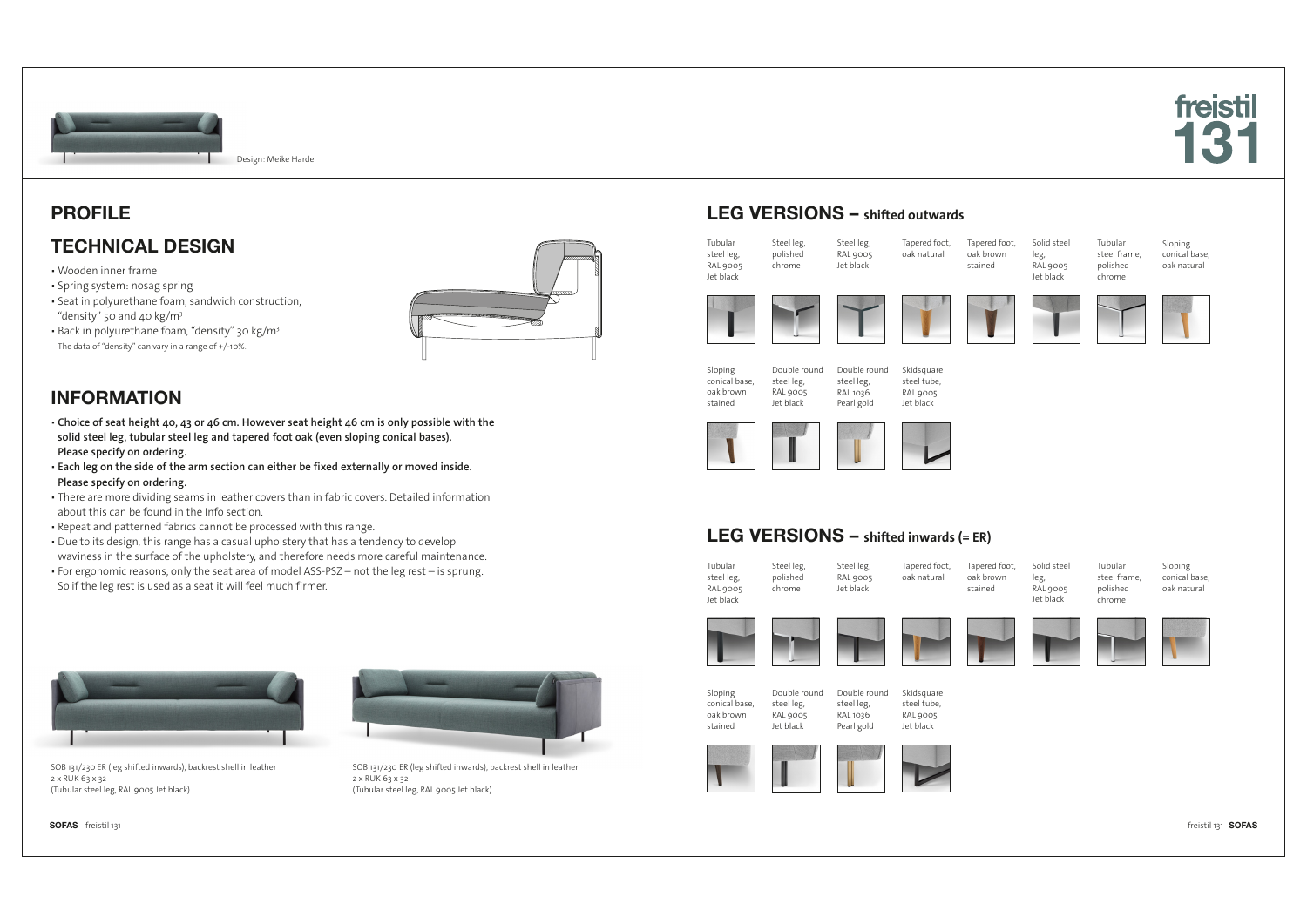

# OVERVIEW OF RANGE

#### **Front view/Top view**

**Sofa in widths: 192, 212, 232, 252 cm**









212

67

67

SOB 131/192

SOB 131/232

SOB 131/212









SOB 131/232 SOB 131/252





#### **Front view/Top view**

**Sectional sofa in widths: 147, 167, 187, 207 cm**





ASO 131/147 le



ASO 131/167 ri

ASO 131/167 le



SOFAS freistil 131 freistil 131 SOFAS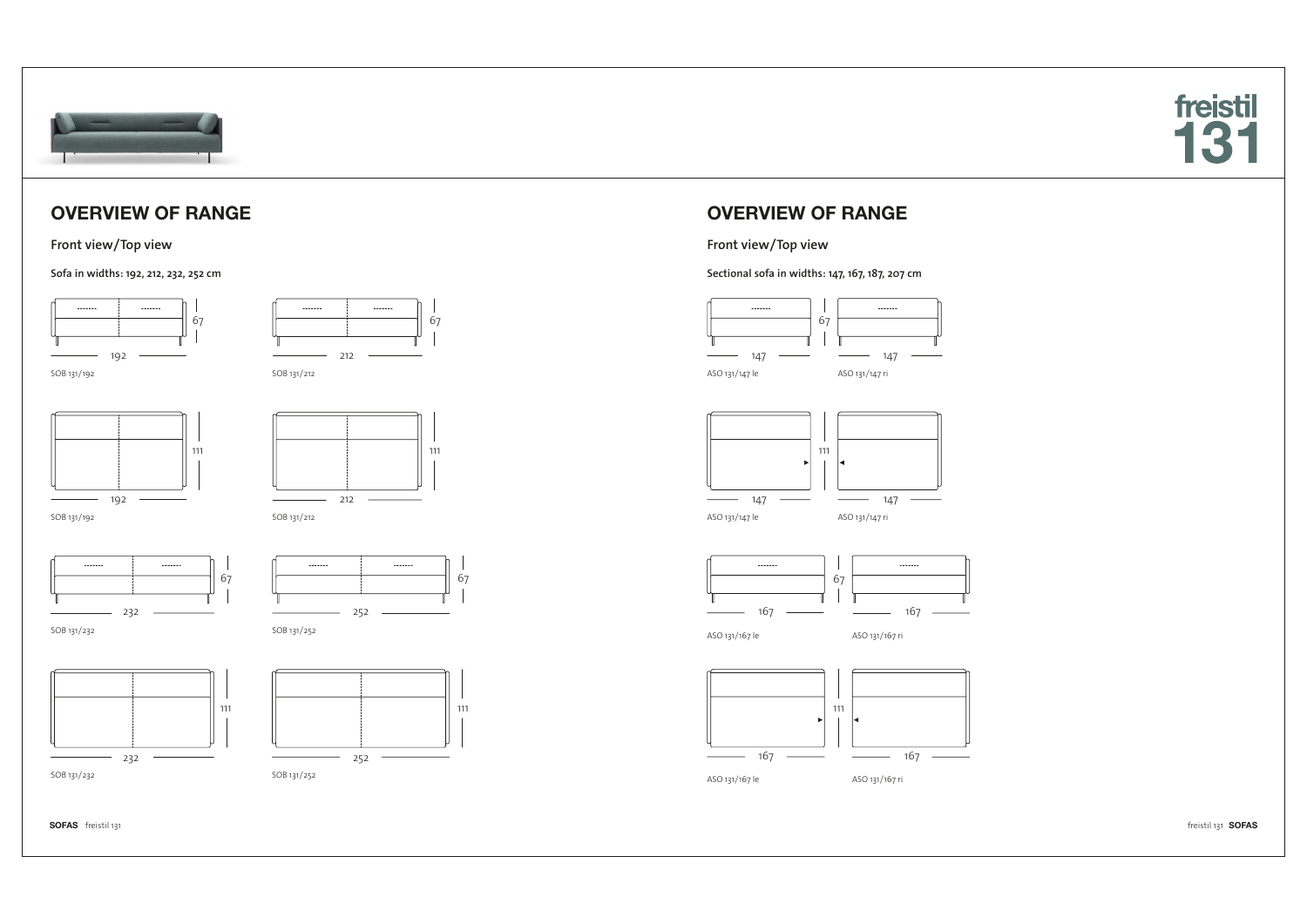



# OVERVIEW OF RANGE

### **Front view/Top view**

#### **Sectional sofa in widths: 147, 167, 187, 207 cm**



ASO 131/207 le



ASO 131/207 ri

SOFAS freistil 131 freistil 131 SOFAS

# OVERVIEW OF RANGE

#### **Front view/Top view**

#### **Closing chair with fixed footstool: 117 cm**















ASS-PSZ 131/117